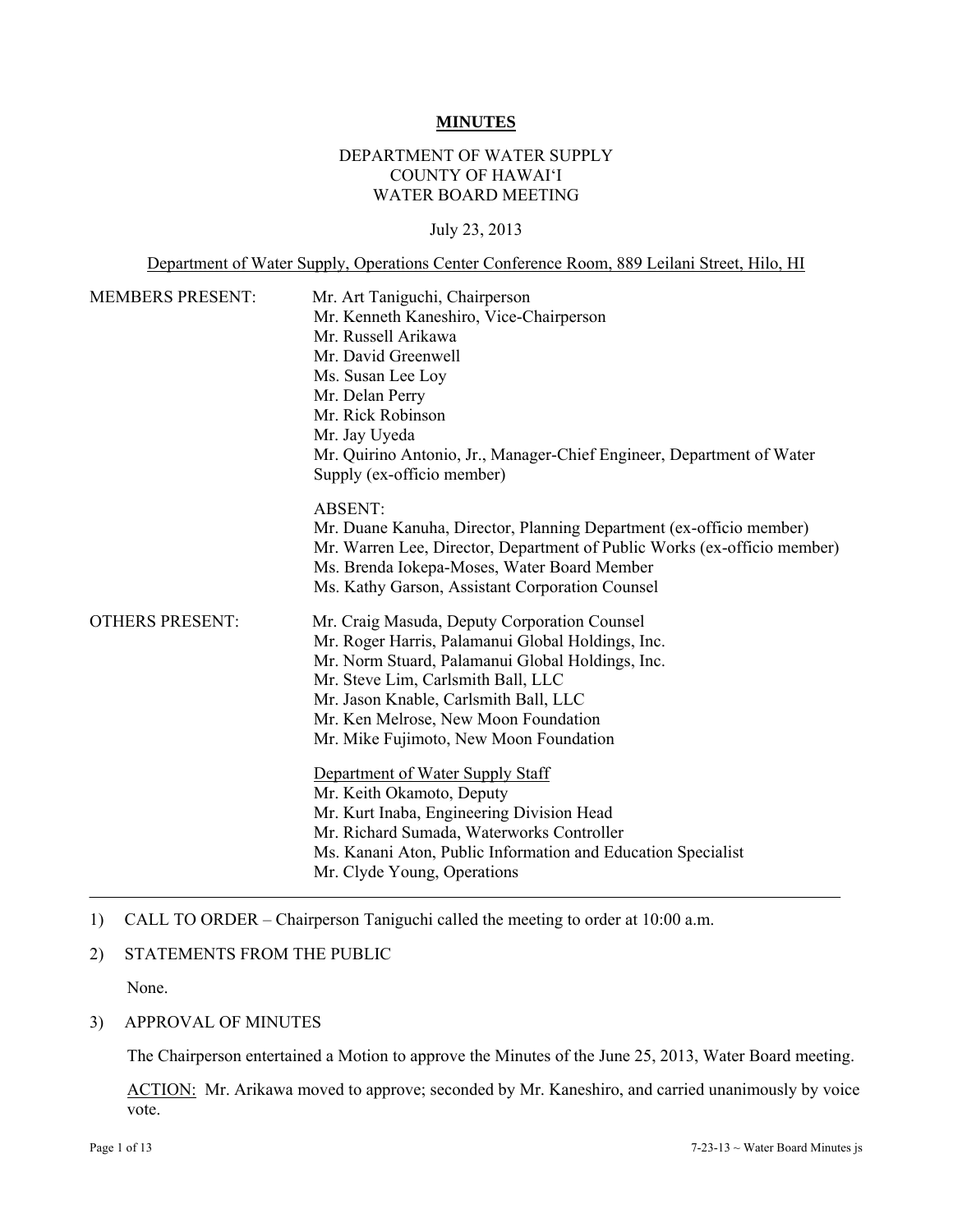# 4) APPROVAL OF ADDENDUM AND/OR SUPPLEMENTAL AGENDA

None.

# 5) NORTH KOHALA:

# **A. ABANDONMENT OF PROPERTY IN AS-IS CONDITION VIA QUITCLAIM DEED OF LOT 9-B (TMK (3) 5-3-001-008); LOT 10-B (TMK (3) 5-3-001-009 ) AND LOT 10-C (TMK (3) 5-3-001- 010), ALONG WITH TERMINATION OF CERTAIN PIPELINE EASEMENTS AND ABANDONMENT OF WATERLINES THROUGH TMKS (3) 5-3-001-011 AND (3) 5-3-001-002, FROM WATER BOARD TO NEW MOON FOUNDATION:**

In 1971, the Kohala Sugar Company conveyed certain property, including easements for water lines and the water lines themselves, to the Water Board (formerly known as the Water Commission). The deed provided that if the Department of Water Supply (DWS) did not use the property and easements conveyed for public water supply purposes for two years, then such property and easements would revert to the Grantor. DWS has not used the sites or easements for more than two years. The New Moon Foundation is now the owner of the underlying and surrounding property, and has requested documentation which conveys the property back to it as the current property owner.

The Manager-Chief Engineer recommended that the Board approve the Quitclaim Deed, subject to the approval of the Corporation Counsel and that either the Chairperson or the Vice-Chairperson be authorized to sign the document.

MOTION: Mr. Greenwell moved to approve; seconded by Ms. Lee Loy.

The Manager-Chief Engineer said that the water system in question was abandoned by DWS a while back, due to DOH requirements deeming the source under the influence of surface water. There are a number of sources like this one which the Department has abandoned in North Kohala; DWS has no problem quitclaiming the property back to the owner, he said.

Mr. Kaneshiro asked if there was any possibility that DWS may use this easement sometime in the future.

The Manager-Chief Engineer said no, not at this point. DWS is relying on its deepwell sources in Hāwī. DWS is, in fact, drilling a new source in Hala'ula; DWS is working with the land owner to acquire the property so that DWS can proceed with the development of the well. He noted that the Makapala water system, located further down, has two wells now on board.

Mr. Greenwell asked if there are many other pieces of property that need to be abandoned, or straightened out. He asked whether this item was a good step towards house cleaning.

The Manager-Chief Engineer said it was one step; he believed that there were a number of other easements that DWS would also need to quitclaim back to the land owners. However, he did not think this was posing any problems. He asked Mr. Inaba if he knew of any system in North Kohala that DWS needs to quitclaim back to the land owners.

Mr. Inaba noted that he was not sure, citing the Makapala system, which turned out to be an automatic reversion based on the original agreement.

The Manager-Chief Engineer said the Department would do research to see whether DWS needs to follow up on these abandoned systems, to determine whether the systems need to be quitclaimed. DWS will do an inventory of its systems, he said.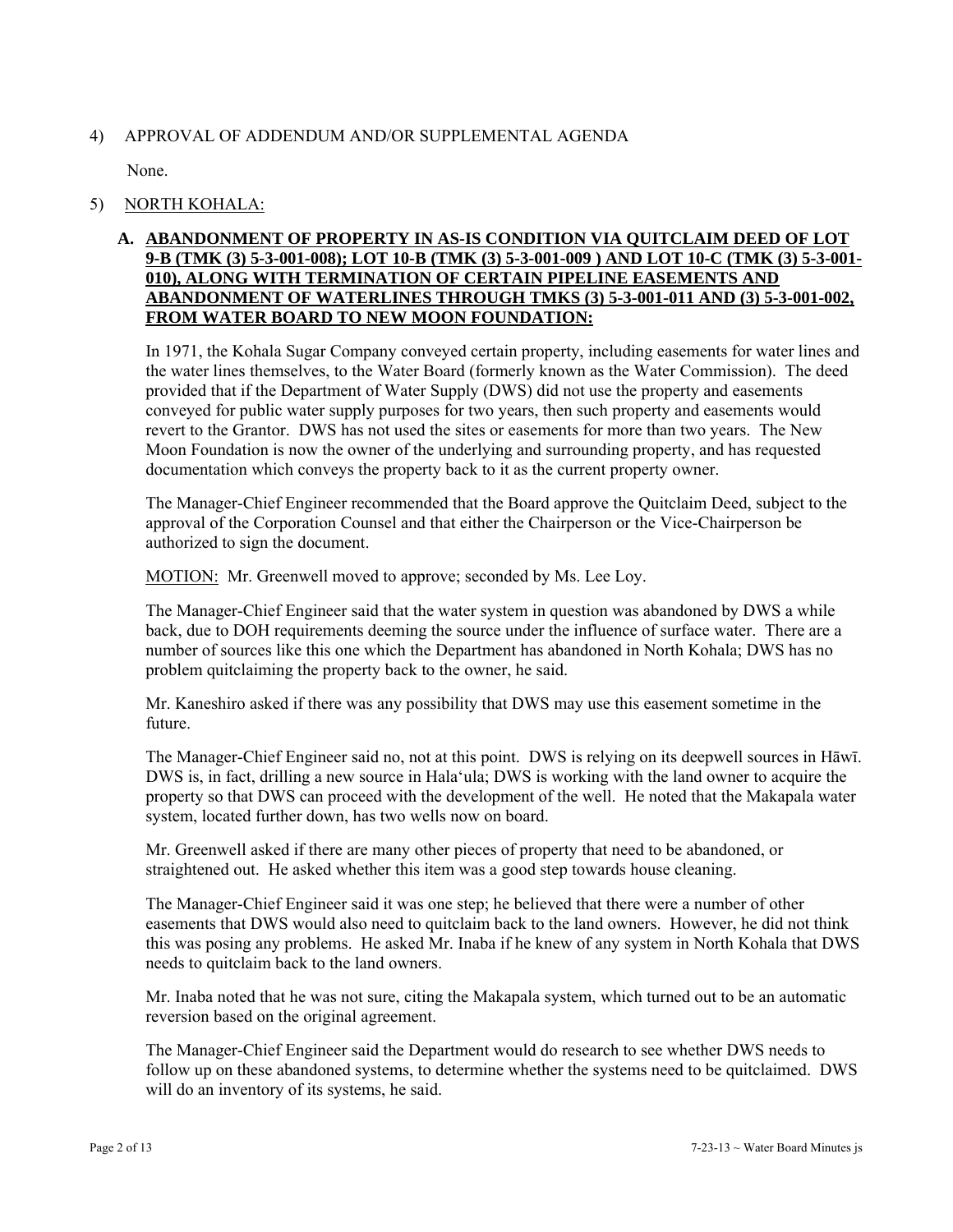Mr. Robinson noted a provision in the Quitclaim Deed regarding severing the environmental contamination that might have occurred. He asked whether DWS was clear about that with the land owner. He asked whether there was anything that would allow the land owner to come back to the Water Board if any contamination, etc. were discovered; he asked if both parties were clear on that provision.

Mr. Masuda confirmed that the parties were clear on that provision.

ACTION: Motion carried unanimously by voice vote.

# 6) NORTH KONA:

# A. **QUEEN KA'AHUMANU HIGHWAY WIDENING – PHASE 2 PROJECT UPDATE:**

The State Department of Transportation, Highways Division (DOT) has submitted a letter requesting the participation by the Department of Water Supply (DWS) to fund an additional \$195,865.00 for the redesign of a portion of the Queen Ka'ahumanu Highway Widening – Phase 2 project by May 15, 2013, as well as an estimated amount of \$200,000.00 for added construction costs based on the redesign.

The letter reiterates the importance of meeting their deadline, so as to not affect the contract schedule any further. There is an existing Memorandum of Agreement (MOA) that was entered into between DWS and DOT in the amount of \$3,744,000.00, but this additional work is considered to be over and beyond that original scope, due to DOT's directive to re-align a portion of the highway to avoid archeological sites.

It is the Department's understanding that DWS's commitment to fund the redesign is needed, or else the proposed water system will be removed from the contract. The Department has been in discussion with DOT regarding this matter, and this matter is being placed on the Agenda for discussion and possible action.

The Manager-Chief Engineer said DWS had gotten an email from DOT which offered a new proposal. DWS is in the process of reviewing that proposal, and Mr. Inaba has been in discussions with the District Engineers. Based on the numbers DOT has proposed, DWS will not need to put up any additional funds; DWS can accommodate the additional costs through the contingency amount that was in the funds DWS had deposited back in 2010. The contingency amount in those funds came to over \$100,000.00. The numbers that DOT is proposing are along the lines of \$60,000.00 or less. Therefore, at this point, DWS does not have to come back to the Board for additional funds. Because of this, the Manager-Chief Engineer said this Item could be removed from the Agenda. Meanwhile, DWS will continue working with the State, the contractor Goodfellow Brothers and the consultant SSFM to finalize the numbers, and take care of the work with the contingency amount that DWS has among the funds on deposit.

Ms. Lee Loy said that makes sense.

Chairperson Taniguchi commended the Department for the good work.

# B. **AMENDED AND RESTATED WATER AGREEMENT BETWEEN PALAMANUI GLOBAL HOLDINGS, LLC AND THE WATER BOARD:**

Palamanui Global Holdings LLC is proposing to amend and restate an agreement for the provision of water to its property in the North Kona area. The original agreement was entered into on June 15, 1999 between K-W Kau, LLC, K-W Kohanaiki, LLC and the Water Commission (now known as the Water Board). The 1999 agreement was subsequently amended on January 11, 2007, and was between the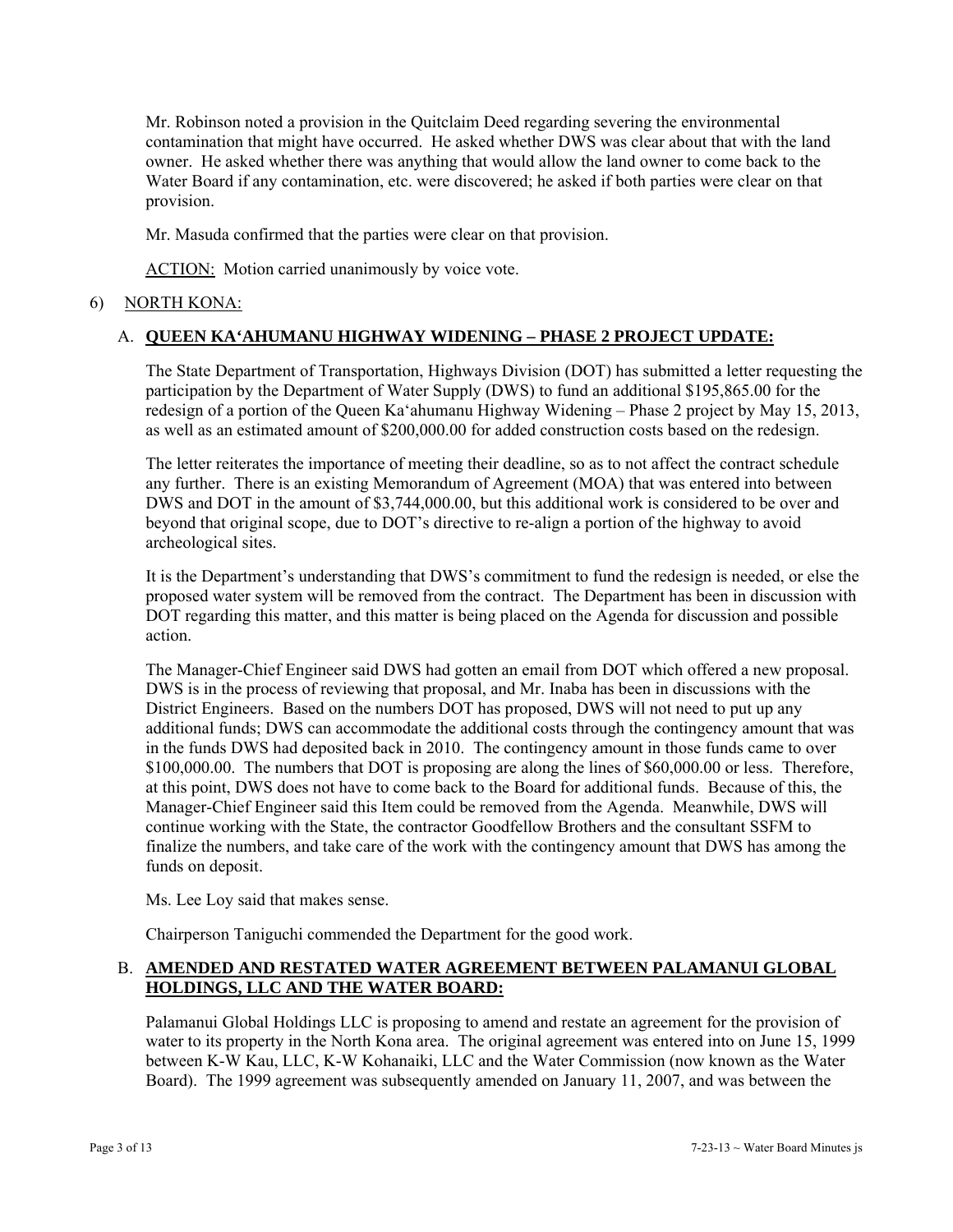subsequent property owners, Hiluhilu Development, LLC and Kohanaiki Shores, LLC, and the Water Board.

On May 10, 2013, Kohanaiki Shores LLC entered into an assignment and assumption agreement with Palamanui Global Holdings LLC, which essentially assigned all its rights, liabilities, duties, commitments and obligations to Palamanui Global Holdings, LLC as the successor in interest to Hiluhilu Development LLC. This Amended and Restated Water Agreement provides for the development, construction and dedication of a water system to the Department of Water Supply, in exchange for water commitments.

The Manager-Chief Engineer recommended that the Water Board approve the AMENDED AND RESTATED WATER AGREEMENT BETWEEN PALAMANUI GLOBAL HOLDINGS, LLC AND THE WATER BOARD, subject to the approval of the Corporation Counsel and that either the Chairperson or the Vice-Chairperson be authorized to sign the document.

MOTION: Mr. Robinson moved to approve; seconded by Ms. Lee Loy.

The Manager-Chief Engineer said that the Department's attorney, Assistant Corporation Counsel Kathy Garson, had worked closely on this agreement with Palamanui's attorney, Mr. Ed Case. DWS is ready to execute this agreement. He offered to answer any questions, and noted that Mr. Uyeda had called yesterday with questions regarding the old agreement, which included Kau Well No. 1. That well is out of the picture now, and DWS is only proceeding with the development of Kau Well No. 2.

ACTION: Motion carried unanimously by voice vote.

# C. **KALOKO HEIGHTS WATER COMMITMENT DEPOSIT ISSUE:**

Carlsmith Ball LLP, representing the developer, RCFC Kaloko Heights Associates LLC (RCFC), is requesting to do a presentation regarding the water commitment deposit for the development and the facilities charge balance. They currently have 1,494 commitments that will expire on June 30, 2014.

They have been extending their commitments annually; however, they would like to present options for RCFC for discussion because the facilities charge balance is currently \$0. The commitment deposits are normally credited towards the facilities charge, and typically, there is a balance to be paid off at the end of the project.

The Manager-Chief Engineer said that he had asked Mr. Steve Lim, the attorney for the project's owner, to provide an outline. He called on Mr. Lim to describe the concerns regarding the water commitment deposit issue.

Mr. Lim distributed to the Board maps of the Kaloko Heights development and its vicinity. He gave a history of the water issues regarding this project, which started in 1982 with the Kona Source Agreement (KSA). He outlined the reclassification of the property to the urban district in 1983, the Kona Source Agreement 2 (KSA 2) in 1986, and the County rezoning in August of 1986. He noted that the maps he distributed were done by DWS, showing that the Kaloko Heights project is on both sides of Hinalani Street. The project includes six existing lots on the northern side of the property, which have been subdivided for development purposes. A circular driveway shown on the map is where mixed use and commercial use parcels will be, Mr. Lim said. The south side of the project has been incrementally zoned by the State Land Use Commission; once the north side of the project has been significantly developed, the developer plans to urbanize the south side through the State Land Use Commission, he said. The maximum projected density is about 1,500 residential units, zoned for various types of uses ranging from RS-7.5 to multi-family and commercial use. The **request today** involves the payment of the water commitment fees for the project. The developer has continued to pay the water commitments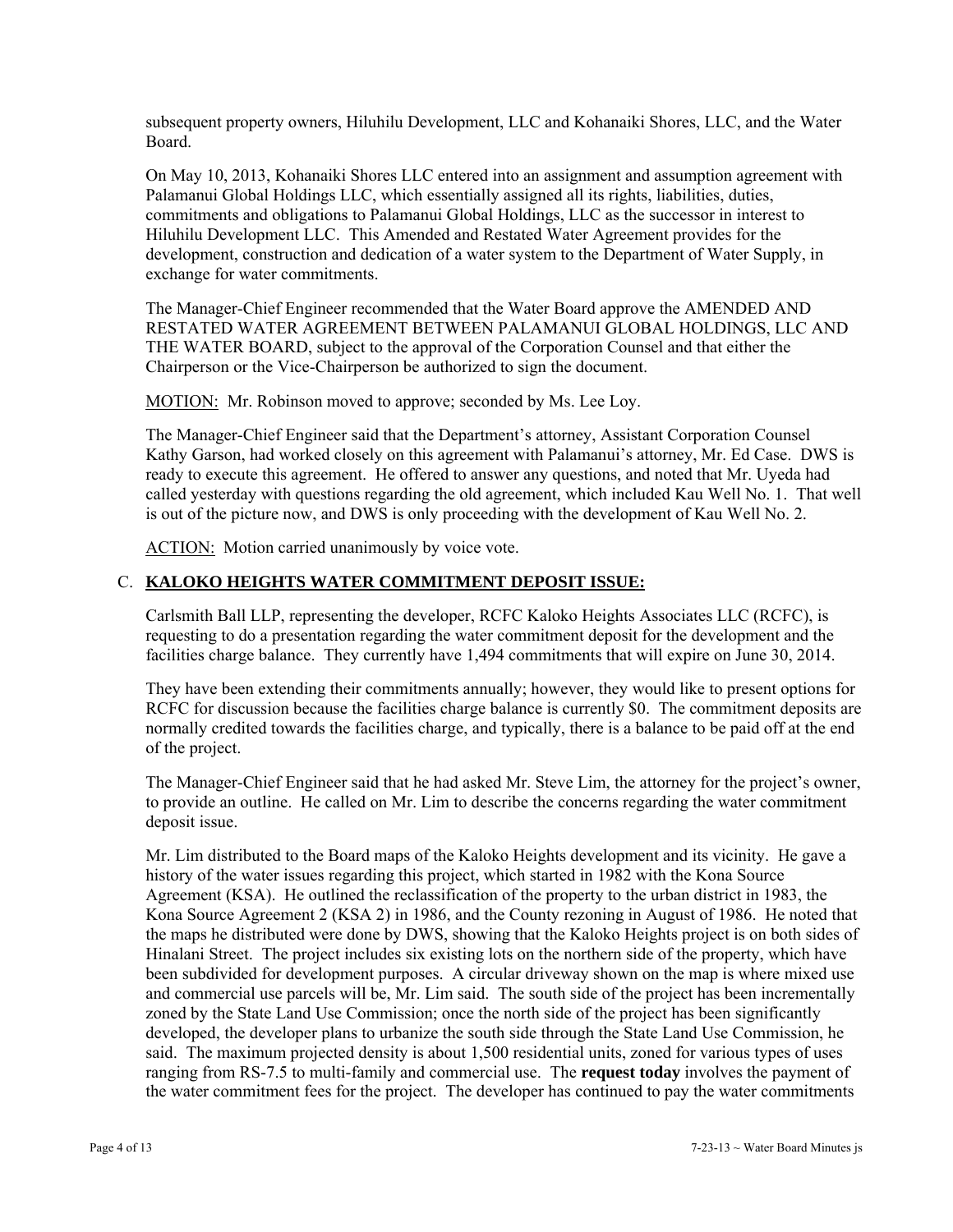at \$150 each, for all these years, Mr. Lim said. The project has been delayed for various market reasons, and most recently, because of about three years of litigation between the partners. Now, the lender (i.e., the current owner) has the property back, and the owner wants to solidify the entitlements for the project. Last month, the owner has made their last payment of annual water commitment fees for the 1,494 unused water units, in the amount of \$224,100.00. The developer, for the past several years, has been paying about a quarter of a million dollars a year to extend these water commitments, he said. There is no specific provision in DWS's Rules and Regulations that deals with this situation, whereby an owner exceeds the Facilities Charge. Typically, an owner pays his water commitment fees to keep extending his water commitments, and when the owner triggers his development below the water meters, then the owner pays the difference between the Facilities Charge of \$5,500.00, minus how much money the owner paid in water commitments. Mr. Lim said he would give a final presentation, but for now, the owner has overpaid \$250,000.00 to \$500,000.00, over the prevailing Facilities Charge. He said that the property will probably be developed over a 10-year period, and in the meantime, the Water Board may see fit to raise the Facilities Charge, so that credit amount will work against the owner. However, at the present time, Mr. Lim plans at the next Board meeting to lodge a formal request with the Board to approve a stop to the water commitment fees, subject to certain conditions. One of the conditions might be to raise the Facilities Charge or something else, Mr. Lim said. Otherwise, the owner will not have any way to recoup those water commitment fees. Therefore, that will be the eventual request that Mr. Lim will make in his next written presentation to the Board; he promised to submit it long before the next Board meeting to enable the Board to review it. He acknowledged having in the past submitted requests to the Board at the last minute regarding complicated deals. For that reason, Mr. Lim said he was here to give the Board a chance to ask questions. Mr. Lim said if he cannot answer a given question today, he would go back and find any information the Board needs.

The Manager-Chief Engineer noted that this deal goes back to 1982, when a group of developers, under the first KSA, got together and paid into what DWS deemed the KSA projects. Over the years, the projects transformed into KSA 2, and eventually DWS transformed these commitments into *regular* water commitments. That is the reason the developers have to pay the so-called "water commitment fees" annually, he said. He stressed that it has been over 30 years, dating back to 1982, that the developers have had time to figure out what they want to do with the project. In the meantime, DWS proceeded with water development in Kona; DWS needed to develop additional water sources and for that reason, DWS decided to discontinue the Kona Source Agreements. DWS then transformed these commitments into regular water commitments. The Manager-Chief Engineer said the Department will continue talking to Mr. Lim and his clients regarding what can be done to stop the additional payments. He believed that there are existing rules or ordinances that the developer can perhaps pursue, to try to finalize their development – and thereby enable them to stop paying the water commitment fees. However, the Manager-Chief Engineer said he was not ready to change DWS's Rules and Regulations, whereby a developer who pays more than his Facilities Charge can stop paying the water commitment fees. He said he is not ready to ask the Board for a Rule change right now. Instead, the Manager-Chief Engineer said he believes there are certain ordinances already on the books in the Subdivision Code that will allow a developer to receive final subdivision approval and finalize their development – and consider their Facilities Charge paid up. He asked Mr. Inaba for an idea of how many other developers were in the same situation, whereby they continue to pay their water commitment fees over and beyond their Facilities Charge balance. The Manager-Chief Engineer said he had no problems with seeking alternatives to this situation.

Mr. Greenwell asked about what looked like a typographical error on the first page of Mr. Lim's written outline, saying that the last annual payment was made on June 26, 201**4.** 

Mr. Lim acknowledged that it was a typographical error.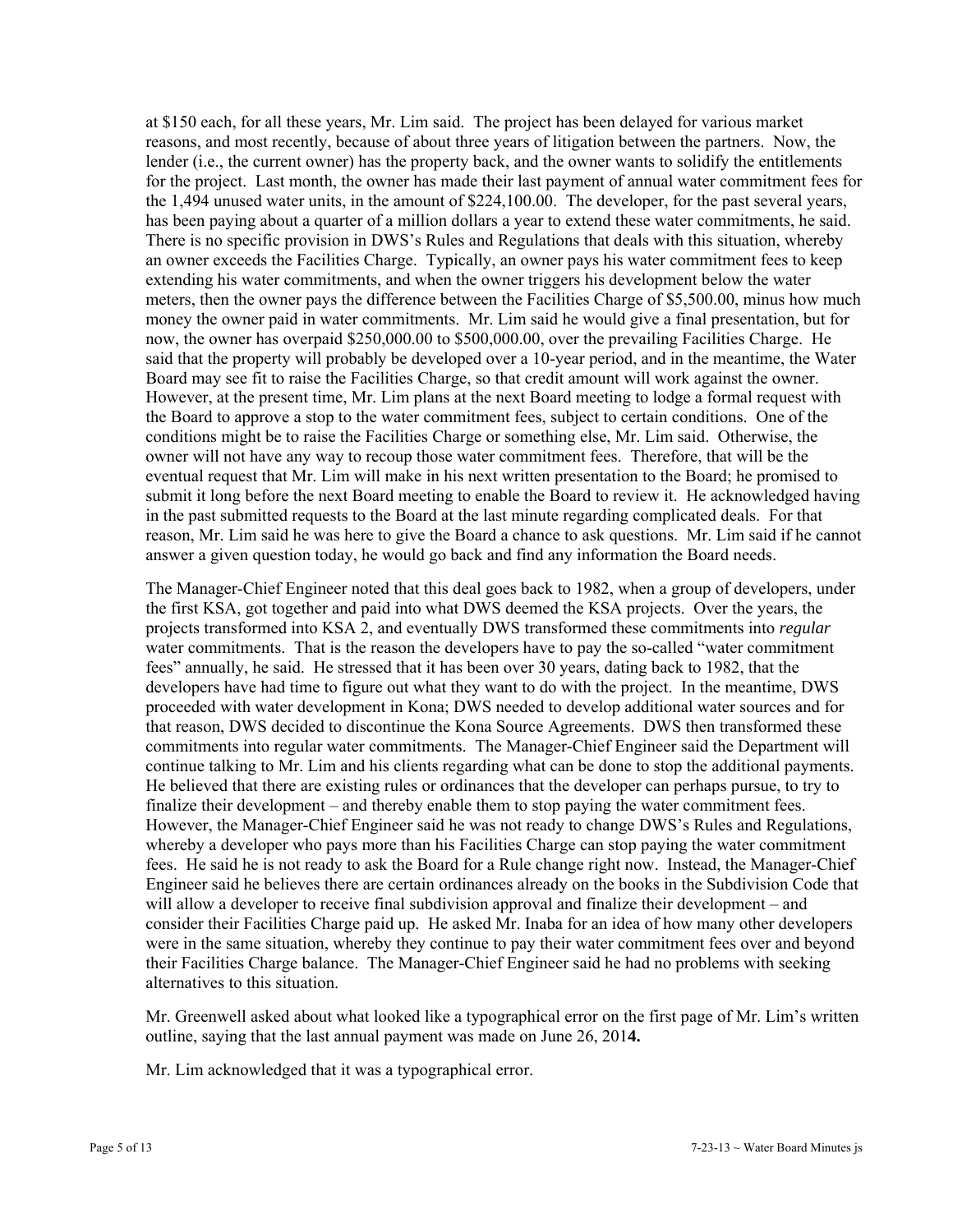Mr. Greenwell said it was commendable that the developer had been paying on time, and that the Department was not having to chase them.

The Manager-Chief Engineer said there were a couple of occasions when DWS did have to call the developer about being delinquent.

Mr. Lim said the developer wanted to make sure they were paid up on time before they came to the Board with their request; it shows good faith. The developer had paid nearly \$6.3 million; the total Facilities Charge for the 1,494 units is \$8.2 million. Mr. Lim noted that the developer also gets a 37 percent credit for building the water line and putting in other improvements. The developer will end up with a net loss of about a quarter of a million dollars, he said.

The Manager-Chief Engineer said that the developer was close to completing a 1 million-gallon storage reservoir within the Hinalani water system.

Mr. Lim said the developer had already constructed the reservoir for several years now, and was currently doing clean-up on its punch list. Hopefully, the reservoir will be dedicated to DWS soon. He said the developer is trying to be as compliant as they can in a difficult market.

The Manager-Chief Engineer reiterated his willingness to continue talking with Mr. Lim and his clients about resolving the issue with the water commitment deposit.

Chairperson Taniguchi asked where the project is located.

Mr. Lim said it was right after the last of the houses on Hinalani Street.

Chairperson Taniguchi asked whether this meant 1,500 more houses there.

Mr. Lim said that the developer usually comes in at around 80 percent of the maximum build-out. Much of it is driven by the market. He noted that the developer already did a project in Kailua town, where the size of the lots had to be increased due to market demand (i.e., increased from 2,500 square foot lots to 7,500-10,000 square foot lots).

Mr. Robinson asked if this project involved Forest City.

Mr. Lim said no; the FC in the name RCFC stands for "Financial Capital."

Mr. Uyeda noted that in the Hinalani Transmission Line, there is a gated section. He asked whether it was a 20-inch waterline all the way down, or whether the additional 1,500 units would require up-sizing of the transmission line.

Mr. Inaba said yes, there was a CIP schedule to go in for that gated section. He noted a vacant property in the highlighted area of the map; that is where DWS's next tank will be built. A 24-inch waterline is going to be designed to go between that tank and Halolani Street, he said.

Mr. Uyeda asked whether the Facilities Charges would apply to the improvements, or whether the improvements would be done ahead of time.

Mr. Inaba said the Facilities Charges are worked into a separate account that can be used for whatever needs to be done.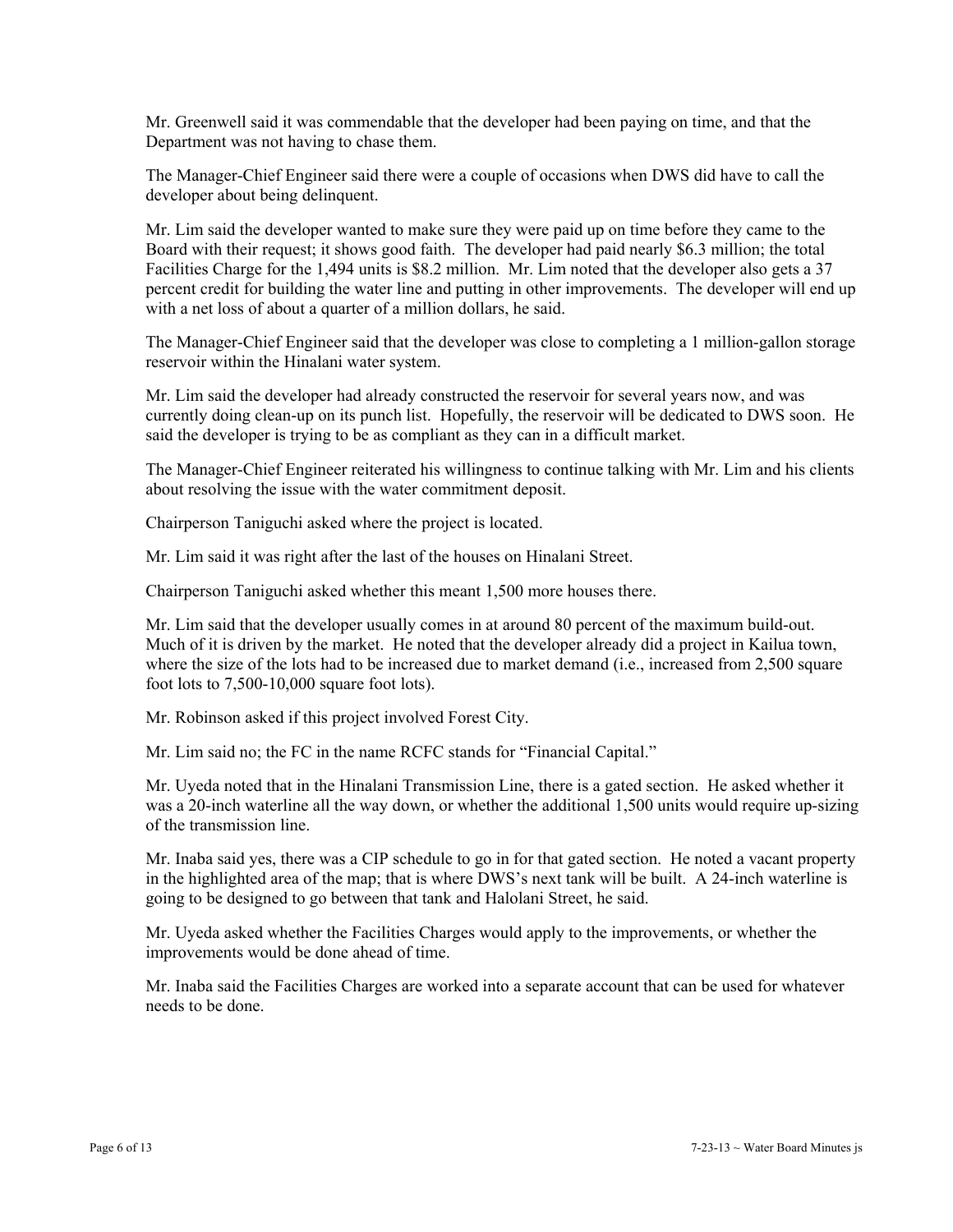# 7) MISCELLANEOUS:

## A. **DEDICATION OF WATER SYSTEMS**:

The Department received the following documents for action by the Water Board. The water systems have been constructed in accordance with the Department's standards and are in acceptable condition for dedication.

# **1. GRANT OF EASEMENT AND BILL OF SALE**

 Kamakana Village, Phase 1-A Subd. Appl. No. 2011-001105 Grantor/Seller: FHT Kamakana, LLC Tax Map Key: (3) 7-4-021:026, 035-040, 044 Zoning: A-5a, RS-15 No. of Lots: 6 Facilities Charge: \$93,500.00 Date Paid: 12/08/2011 Final Inspection Date: 07/02/2013 Water System Cost: \$411,900.00

*Note: The developer requested modifications to the Department's standard form (Grant of Easement And Bill of Sale) document. For possible discussion.* 

The Manager-Chief Engineer recommended that the Water Board accept these documents subject to the approval of the Corporation Counsel, and that either the Chairperson or the Vice-Chairperson be authorized to sign the documents.

MOTION: Mr. Robinson moved to approve; seconded by Mr. Perry.

The Manager-Chief Engineer said that the developer had opted to do some modifications to the Department's standard form on dedications and grants of easement, etc. The land is still being developed; the developer is just in the first stages of development. The developer will eventually be turning over the roadways to the County, but right now, it remains an easement to DWS, so that the Department can maintain the waterline that the developer had completed.

Chairperson Taniguchi asked whether Corporation Counsel had reviewed the modifications and was okay with them.

Mr. Masuda confirmed this.

The Manager-Chief Engineer also confirmed that the Department was okay with the modifications.

ACTION: Motion carried unanimously by voice vote.

## B. **MANAGER-CHIEF ENGINEER'S QUARTERLY UPDATE:**

Ms. Aton distributed to the Board copies of the quarterly update.

The Manager-Chief Engineer said he did not expect to say anything about the update today, and instead let the Board have time to review the update. The update shows that the Department has completed a number of tactics over the years; the number of completed tactics is 29. There are four tactics pending final updates, and in the next couple of fiscal years, DWS will be completing about eight tactics, he said. After the Board reviews the update, the Department will need to come up with an entirely new set of tactics for the next fiscal year. One of the biggest things coming up is a Water Rate Study in the fiscal year after next *(i.e. FY 2014-2015),* as the current five-year study period ends*.* The new rate study will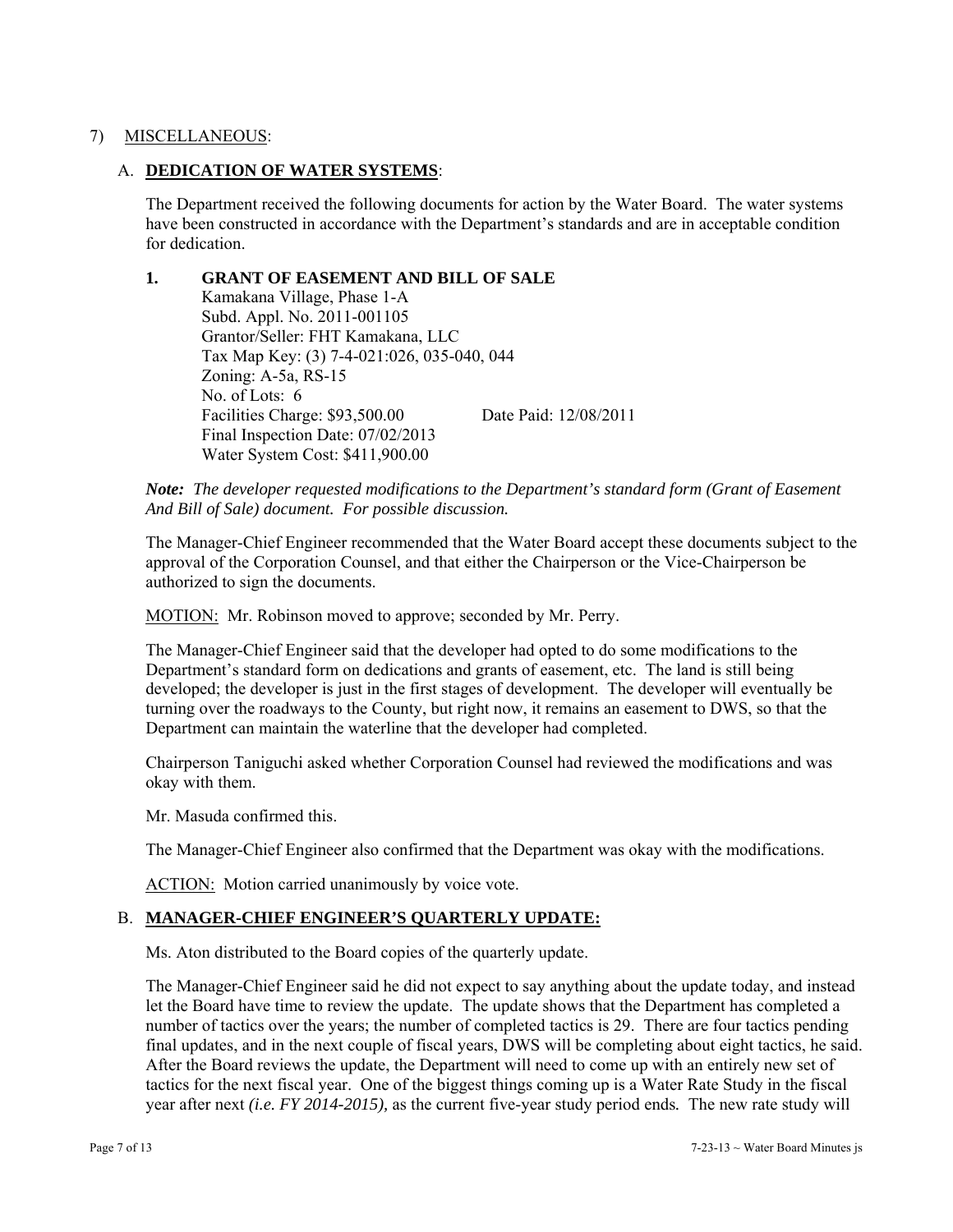carry DWS for the next five years after that. The Manager-Chief Engineer asked the Board to review the update, and feel free to call him, the Deputy or Ms. Aton with any questions. If there are further questions, they can be brought up for the Board to review at the next Board meeting, he said.

Mr. Greenwell commented that at the recent AWWA conference that he attended, public officials raised the issues of infrastructure and the cost of water. He said that DWS must be prepared to spend money on infrastructure; meanwhile, the cost of water needs to increase. People need to understand the value of water, he added.

The Manager-Chief Engineer said that DWS plans to replace some of its old infrastructure; that is the kind of projects that the Board will see in the near future. The country as a whole is looking at some trillion dollars in water infrastructure projects, with a lot of projects for Oahu, amid its many main breaks. One of the big projects for the Big Island will be the replacement of aging infrastructure in Pāpa'ikou; that will be a multimillion dollar project, he said.

Mr. Kaneshiro asked about an email sent to the Board about a month ago regarding a Resolution at the State Legislature. The Resolution involved a reduction in the cost of agricultural water.

The Manager-Chief Engineer said yes, he had seen that Resolution, but it only relates to (State) ag water systems, and not to a reduction of DWS's ag rates.

Mr. Kaneshiro said he thought it also involved domestic water; that is why the email was circulated from the Board of Water Supply.

The Manager-Chief Engineer said no, it was sent to all of the water departments, as well as the State Department of Agriculture.

Mr. Kaneshiro asked if any action was going to be taken, or any discussion carried on.

The Manager-Chief Engineer said no, not at this point. If DWS does revise its rates, the Department will likely discuss some of the issues regarding DWS's ag rates at that time.

Mr. Greenwell said he had followed up on the email, and it turns out that it was referring to a reduction in the rates for the State irrigation systems for the Waimea and Hāmākua areas *only*, and the Resolution only called for a **study**. It was only a directive for a study, he added. It was only for State ag water, i.e., untreated water.

Chairperson Taniguchi informed the new members of the Board that at the end of the year, the Board is asked to do an evaluation of the Manager-Chief Engineer. In past years, it was very difficult to fill out the evaluation form, especially as a new Board member. Thanks to the hard work of an Ad Hoc Committee headed by Mr. Kaneshiro, the Board now has a new evaluation form that focuses on big picture-type Goals and Objectives. Chairperson Taniguchi said he had asked the Manager-Chief Engineer to provide a quarterly update of progress on the Goals and Objectives. This gives the Board a much better picture when undertaking the Manager-Chief Engineer's evaluation, instead of trying to shoot in the dark at the end of the year.

The Manager-Chief Engineer noted that today's update shows the completed projects in blue, and the projects in yellow are pending.

Chairperson Taniguchi thanked the Manager-Chief Engineer for the update, which keeps everybody up to speed on progress in the Department. This is a very good thing, he added.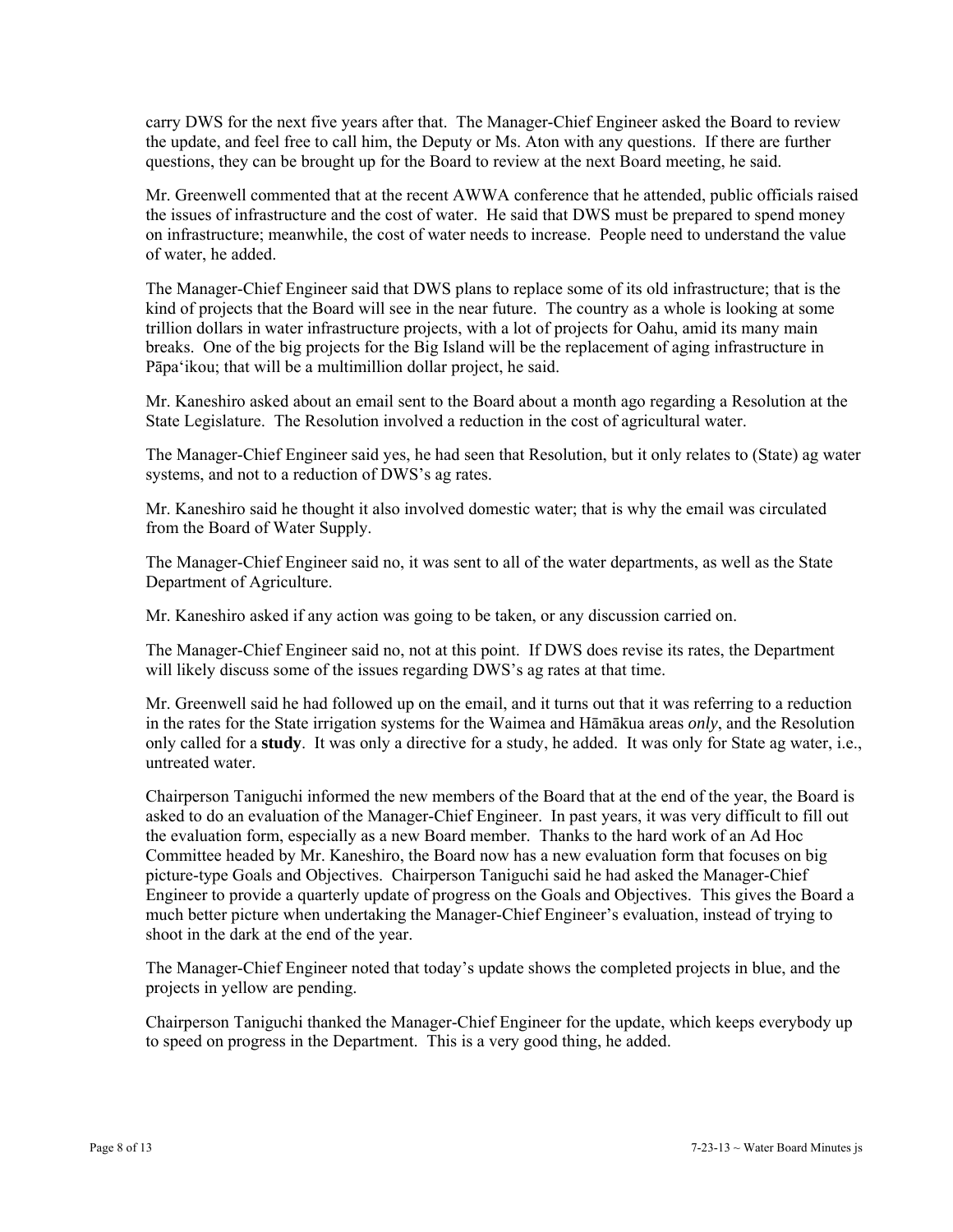# C. **DISCUSSION/DECISION REGARDING WHETHER THE BOARD WILL ADVOCATE FOR LEGISLATION REGARDING THE PLACEMENT OF LIENS ON REAL PROPERTY FOR NON-PAYMENT OF WATER BILLS**:

The Board discussed whether to advocate for legislation which would allow the placement of an automatic lien on property for non-payment of water bills.

Chairperson Taniguchi explained that this subject first came up at a Board meeting soon after Mr. Robinson joined the Board over a year ago. The Board was discussing some delinquencies, and many of the delinquent bills were not particularly large. Mr. Robinson asked why DWS could not simply put a lien on the property whose water bill was delinquent, just like Real Property Tax Division does with delinquent tax bills. The question sparked some laughter at the time, but Chairperson Taniguchi said in hindsight it was a really good idea. The normal process currently is to go to court to get a judgment against the delinquent party, and put a lien on the property; this process is very expensive. If DWS is able to automatically put a lien on a property for non-payment, the delinquent person would have a cloud on his title and be unable to sell, refinance, get a home equity loan, etc. It makes a lot of sense to have the ability to automatically put a lien on a delinquent property, he said. At water conferences, the subject has come up with other jurisdictions and departments, which share the same sentiment. Those counterparts have the same challenges facing DWS; Chairperson Taniguchi asked them whether they would support legislation allowing the departments to place a lien on delinquent customers' property. This would have to go through the State Legislature, and involve passing a law to that effect, he said.

Mr. Kaneshiro gave a scenario of a tenant renting an apartment who pays only part of his bills; he pays a little bit, but the balance he owes grows and grows. However, they do not own the property. He asked how this law would work.

Chairperson Taniguchi said that *that* problem is addressed in Item 7(E), which requires a change of DWS's Rules and Regulations. Currently, the Rules state that the tenant is responsible for his water bill. If that person runs off without paying his water bill, DWS has to chase the tenant for payment – and cannot chase the property owner. He gave the scenario of Tenant B, who lives on the same property and applies for water service with a different name; that person under current rules can get water service despite the delinquent water bill. DWS needs to enact a Rule change to have the landowner be the responsible party. There will always be exceptions, and there could be a provision in the Rules that would allow a landowner to come to the Board to appeal and ask for some kind of settlement. However, it would be prudent for the Department to have a process in place to recover whatever funds that are owed. Chairperson Taniguchi said he doubted anybody could dispute that the money was owed. Honolulu and Kauai share the same problem of getting paid by delinquent customers. The initiative that is being proposed here is a two-pronged thing, he said. He acknowledged that it will take a lot of work to bring into effect the legislation and a Rule change. In Item 7(D), an Ad Hoc Committee could be formed to get the ball rolling, he said.

Mr. Greenwell noted that DWS is very generous in letting people slip and slide, with their programs of not turning the water off for health reasons, etc. However, he got the strong sense after attending water conferences that people do not appreciate water, to the point of not wanting to pay their water bills. As an aside, Mr. Greenwell reported that the State Department of Agriculture (DOA) is disconnecting a lot of people in Hāmākua District after years of non-payment of agricultural water bills. DOA is physically removing meters, he said. Mr. Greenwell said that the delinquencies that DWS is carrying are sizeable amounts, and in the end the delinquent customers get to walk scot-free. That needs to stop, one way or another, Mr. Greenwell said.

The Manager-Chief Engineer said that the Department's Collections Clerk is very proactive in keeping the delinquencies down. He believed that removing people's meters brings home the truth that people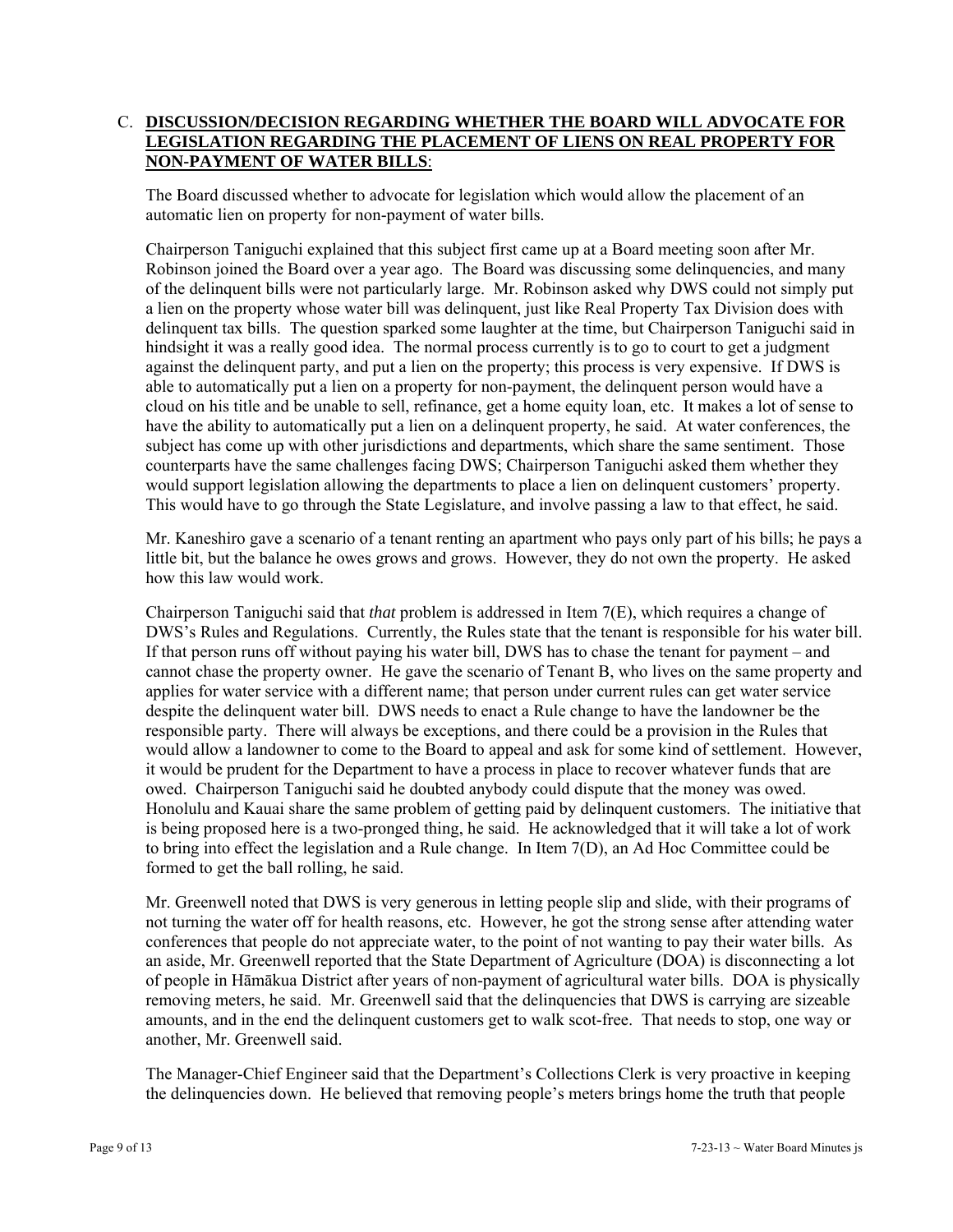cannot live without water. Many people would rather pay their cable bill than their water bill, which is an unfortunate state of affairs, he said. DWS needs to put the hammer down, and the Collections Clerk is doing a lot to address the problem. The Department may need to hire an additional Collections Clerk, but the Department is progressing on collections in the meantime, he said.

Chairperson Taniguchi said that if DWS gives the Collection Clerk leverage like a lien, it will not be confrontational – but DWS will get its money back, eventually. Very few owners will go forever without doing something with their property such as renovations, refinancing, home equity loans, etc.

Mr. Arikawa said he thought it was a very good idea to place liens on delinquent customers' property. His real estate company has upwards of 600 rentals, and for years, there were problems with delinquent water bills. Therefore, now his company is having the owners include the water bill in their rent, so most of his company's rentals are water-included. This makes the owner responsible for the water bill, not the tenant, he said. His company is trying to get most of the owners to include the water bill in the rent.

Chairperson Taniguchi said that was very good.

Mr. Arikawa said that his company had the same problems with sewer bills, and his company is trying to work that out.

Chairperson Taniguchi said that DWS wants to include the Waste Water Division people in the conversation about automatically putting liens on delinquent customers.

# D. **FORMATION OF AD HOC COMMITTEE PURSUANT TO HRS SECTION 92-2.5(B) TO PRESENT, DISCUSS AND/OR NEGOTIATE FOR LEGISLATION REGARDING THE PLACEMENT OF SUCH LIENS ON REAL PROPERTY FOR NON-PAYMENT OF WATER BILLS:**

Chairperson Taniguchi asked for the formation of an Ad Hoc Committee to move forward the initiative to automatically place liens on delinquent customers' property.

ACTION: Mr. Robinson moved to approve the formation of the Ad Hoc Committee; seconded by Mr. Kaneshiro; motion carried unanimously by voice vote.

Chairperson Taniguchi asked if he could appoint a chairperson for the Ad Hoc Committee.

Mr. Masuda said yes.

Chairperson Taniguchi said that he would like to appoint Mr. Robinson, whose question sparked this initiative.

Mr. Masuda cautioned that the Ad Hoc Committee needed to have fewer members than the Board's quorum.

Chairperson Taniguchi said the last Ad Hoc Committee had three people.

The Manager-Chief Engineer said yes, the maximum number is three.

Chairperson Taniguchi said he had talked to Mr. Robinson previously, to make sure he was willing to head the Ad Hoc Committee. He said that Board members who are interested in joining the Ad Hoc Committee should contact Mr. Robinson.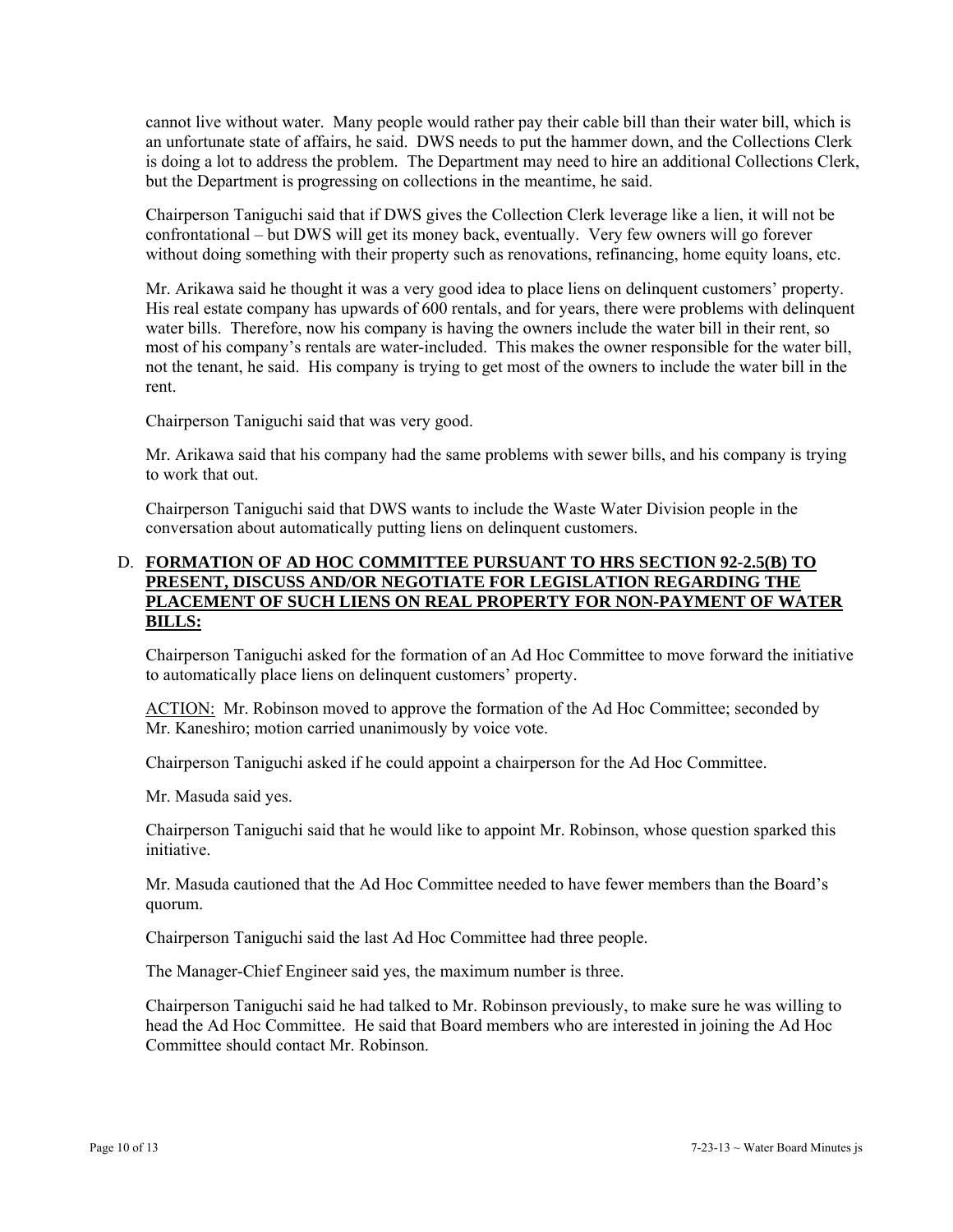# E. **DISCUSSION REGARDING HOLDING A PROPERTY OWNER RESPONSIBLE FOR ALL WATER SERVICE TO SUCH PROPERTY:**

The Board discussed whether it will revise the Department of Water Supply Rules and Regulations to hold a property owner responsible for any water bill for water service to such property, whether or not the property owner resides on the property; and that no water service will be granted to such property until all such delinquencies are paid or other agreement is reached.

Chairperson Taniguchi said this item is for discussion purposes only. It requires a change of the Department's Rules and Regulations. In order to get a change on the legislative side (i.e., to allow DWS to automatically put liens on delinquent customers' property), DWS is going to have to figure out how to make the property owner ultimately responsible for the water bills, he said. The Ad Hoc Committee's task is to explore this, and to report back to the Board; the Board will ultimately vote on it. Chairperson Taniguchi asked Mr. Masuda if the Board had to vote on it right now.

Mr. Masuda said no. *That* can actually be part of the Ad Hoc Committee's responsibility.

Chairperson Taniguchi said yes, the legislative initiative and the Rule change go hand-in-hand. He saw this as a step in the right direction for DWS, to give the Department more leverage in collections.

## F. **AD HOC FINANCE COMMITTEE REPORT:**

No report.

## G. **ENERGY MANAGEMENT ANALYST UPDATE:**

Ms. Myhre was unable to attend the meeting, so Mr. Clyde Young gave a brief update.

The Power Purchase Agreement for the Lālāmilo Windfarm re-powering project is under review by Corporation Counsel; Ms. Myhre is slated to meet with Assistant Corporation Counsel Kathy Garson next week, Mr. Young said.

Ms. Myhre has met with the County in initial talks regarding the County's initiative to install photovoltaic (PV) systems on all County buildings. It is yet to be determined whether DWS will install PV systems to power its baseyards and Administrative building jointly with the County, or separately, Mr. Young said.

Ms. Myhre will present a quarterly report on energy initiatives at the August Board meeting.

## H. **MONTHLY PROGRESS REPORT**:

No discussion.

# I. **REVIEW OF MONTHLY FINANCIAL STATEMENTS:**

Mr. Sumada reported that the Department finished FY 2012-2013 with increased water consumption. There were 9.23 billion gallons consumed for the year, versus 9.07 billion gallons in the previous fiscal year. That is why DWS will post revenues exceeding Budget for the fiscal year, he said.

## J. **MANAGER-CHIEF ENGINEER'S REPORT:**

The Manager-Chief Engineer will provide an update or status on the following:

1) Kawailani Tank update – The contractor is working hard to remove the liner inside of the tank; unfortunately, it has taken quite a while to remove the liner. Mr. Inaba is keeping close tabs on the contractor, and is getting close to coming up with more definite scheduling costs for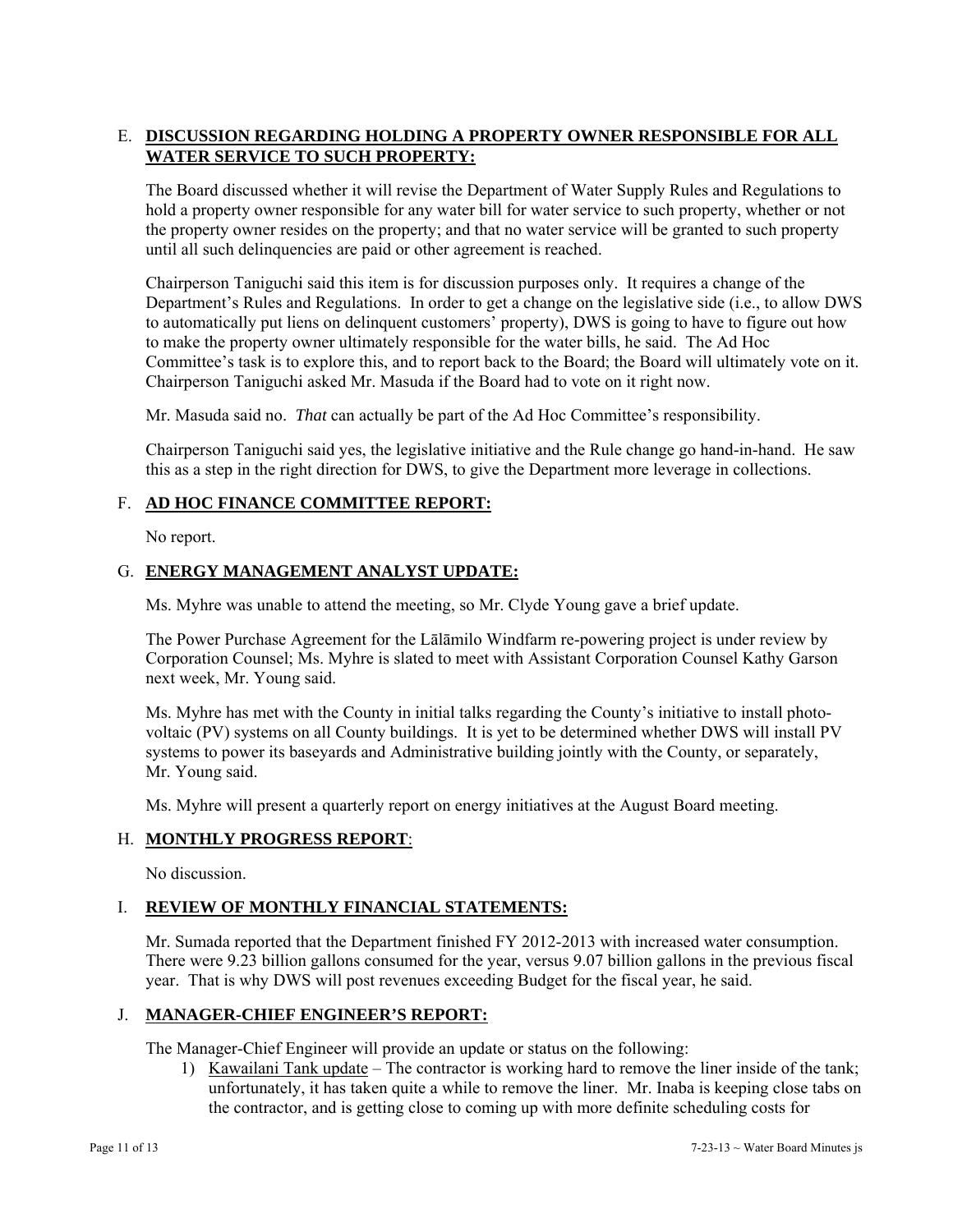completing the project. The Manager-Chief Engineer said he expected Mr. Inaba to be ready to bring the Board those additional costs at the next Board meeting. Mr. Inaba confirmed this, and said that the liner removal is pretty much done and now the contractor is pressure-washing to make sure all of the liner is gone. The DWS inspector went to the site Monday, and Mr. Inaba plans to go back after today's meeting to take another look inside of the tank. Ms. Lee Loy asked about the timing of the additional funds needed to complete the project. Mr. Inaba reconfirmed that he should have the figures at the next Board meeting; he was not sure exactly how much, because he is still negotiating the numbers on the contract items down. The Deputy said a stand-alone Agenda item on the Kawailani Tank project could be on next month's Agenda, with some information for the Board to review. Ms. Lee Loy said she would really like that. Chairperson Taniguchi asked if all of the equipment has been tested; he asked if the pumps work okay. Mr. Inaba clarified that there are no pumps on this project; there is some electronic communications equipment that the electrician checked. Some of the equipment, according to the electrician, can still be used; there are some panel boards that need to be replaced. The Manager-Chief Engineer confirmed that there are no pumps at the Kawailani site; the Pana'ewa Wells will pump into the Kawailani Tank and the pumps are located in Pana'ewa. Chairperson Taniguchi said he hopes to see this project finished before he finishes his term on the Board this year.

- 2) Pu'ukala/Kona Ocean View Properties Subdivision Improvement District Update The approval of the bond for the Improvement District is coming up before the County Council soon. Once that is done, DWS is looking at issuing the Notice to Proceed in October or November.
- 3) Waikoloa Reservoir No. 1 Update The plans for the repairs have gone to the State for final review; once approved, DWS can go out to bid for the repairs by the end of the year. This project is valued at about \$4 million.
- 4) Parker Well Repairs Update This item had been requested by Mr. Greenwell. The pump motor is due back on the island before the end of July. Once it arrives, the contractor will need to schedule installation, hopefully in August. Meanwhile, the Waimea Treatment Plant well is in operation, and capacity in the storage reservoirs there is being maintained at 90-million gallons. The Manager-Chief Engineer noted that for some reason, consumption in Waimea has been rising. Normally, consumption is at about 2.4 million gallons a day, but currently it stands at about 3 million gallons a day. DWS is looking closely into whether this due to leakage, or just increased use by consumers; DWS will report back to the Board on this. Mr. Greenwell asked to confirm if it was *19* million gallons in storage.The Manager-Chief Engineer said it was **90** or 95 million gallons in the storage reservoirs.
- 5) Public Information and Education Specialist Update Notices went out last Wednesday regarding water shut-off and repairs in Puakō; the shut-off occurred around 9:15 p.m., with the repairs done by midnight. The Legislative Auditor has notified DWS that its report on the Department regarding allocation of water meters will be available for pre-final review in late August or early September. DWS is currently compiling its contribution to the County's Annual Report; submissions are due at the Mayor's Office by August 15.
- 6) Recognition of Employee of the Quarter Debbie Hanagami was honored as Employee of the Quarter. She has been with DWS for 21 years in the Accounting Section, processing purchase orders and accounts payable. Rick Sumada said she is a very good employee, and praised her dedication and hard work.

# K. **CHAIRPERSON'S REPORT:**

Chairperson Taniguchi noted that Ms. Doreen Jollimore, the Private Secretary, had provided handouts regarding the upcoming HWWA conference on Maui in October. He encouraged Board members who were interested in attending to contact Ms. Jollimore to make arrangements.